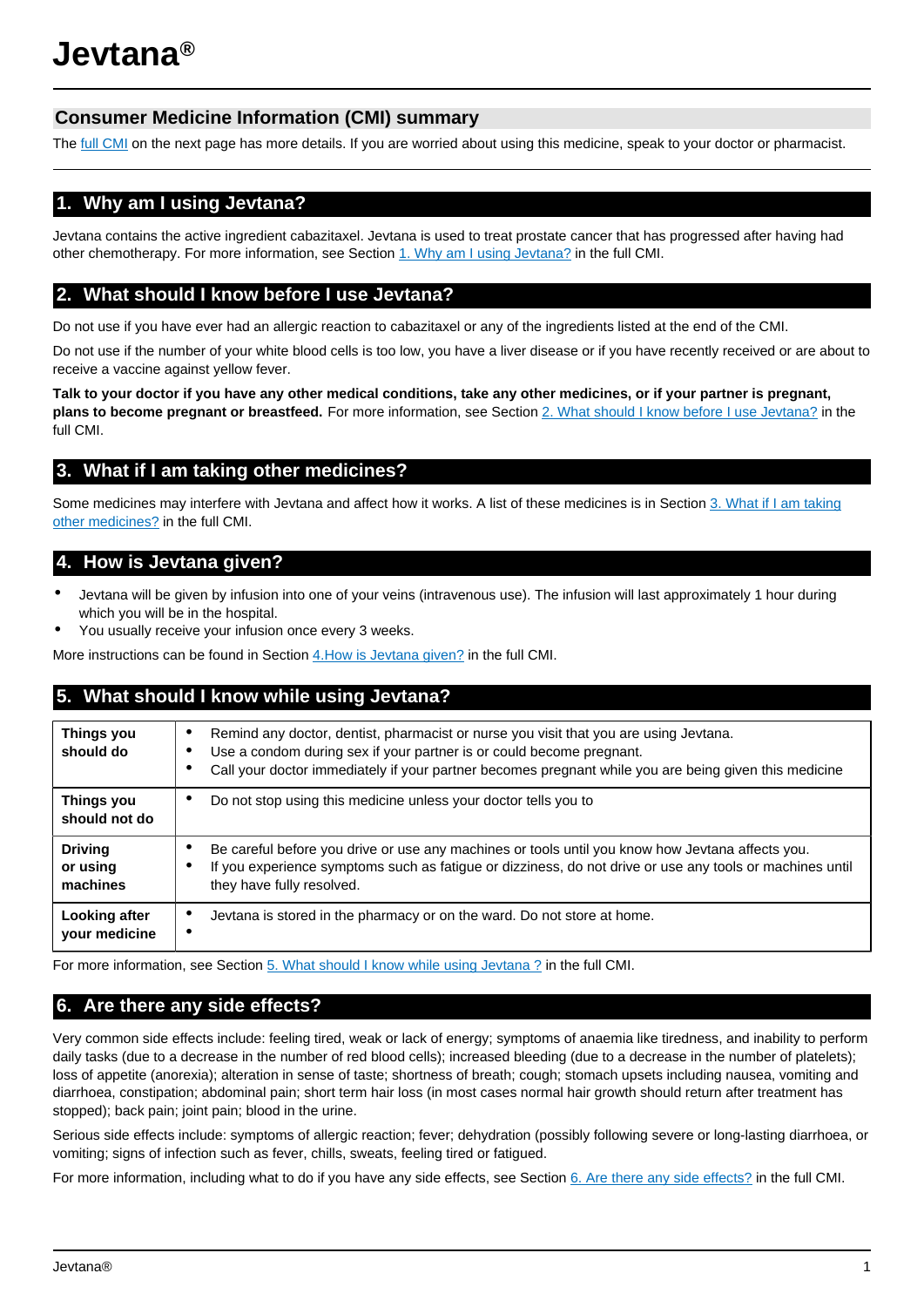<span id="page-1-0"></span>**Active ingredient(s):** cabazitaxel (ca-ba-zi-tax-el)

## **Consumer Medicine Information (CMI)**

This leaflet provides important information about using Jevtana. **You should also speak to your doctor or pharmacist if you would like further information or if you have any concerns or questions about using Jevtana.**

### **Where to find information in this leaflet:**

- [1. Why am I using Jevtana?](#page-1-3)
- [2. What should I know before I use Jevtana?](#page-1-1)
- [3. What if I am taking other medicines?](#page-1-2)
- [4. How is Jevtana given?](#page-2-0)
- [5. What should I know while using Jevtana?](#page-2-1)
- [6. Are there any side effects?](#page-2-2)
- [7. Product details](#page-3-0)

### <span id="page-1-3"></span>**1. Why am I using Jevtana?**

**Jevtana contains the active ingredient cabazitaxel.** It belongs to a group of medicines called 'taxanes' used to treat cancers.

#### **Jevtana is used to treat prostate cancer that has progressed after having had other chemotherapy.**

It works by stopping cells from growing and multiplying.

## <span id="page-1-1"></span>**2. What should I know before I use Jevtana?**

#### **Warnings**

### **Do not receive Jevtana if:**

- the number of your white blood cells is too low (neutrophil counts of 1,500 per cubic millimetre, or less your doctor will advise you on this),
- you have a liver disease
- you have recently received or are about to receive a vaccine against yellow fever
- you are allergic to cabazitaxel, or any of the ingredients listed at the end of this leaflet.
- Always check the ingredients to make sure you can use this medicine.

### **Check with your doctor if you:**

- have any other medical conditions, especially:
	- o a fever (during treatment with Jevtana, it is more likely that your white blood cell count may be

reduced). Your doctor will monitor your blood and general condition for signs of infections.

- o any allergies, especially to ingredients listed at the end of this leaflet
- o lung, liver or kidney problems
- o any stomach problems past or present (including ulcers)
- o severe or long-lasting diarrhoea, nausea or vomiting. Any of these events could cause dehydration. Your doctor may need to treat you.
- o have a feeling of numbness, tingling, burning or decreased sensation in your hands or feet
- o have any bleeding from the gut that may cause changes in the colour of your stool or stomach pain.
- o suffer from alcoholism, liver disease or epilepsy/ seizures. Jevtana contains alcohol (13% w/w ethanol, equivalent to 14 ml of beer or 6 ml of wine)
- take any medicines for any other condition, especially medicines used to prevent blood clots and oral nonsteroidal anti-inflammatories (NSAIDS).
- have previously received radiation therapy. Inflammation of the bladder may also occur. Tell your doctor, nurse or pharmacist if you have burning sensation when passing urine.
- plan to have surgery.

During treatment, you may be at risk of developing certain side effects. It is important you understand these risks and how to monitor for them. See additional information under Section [6. Are there any side effects](#page-2-2)?

#### **Pregnancy and breastfeeding**

Jevtana could adversely affect your baby. Tell your doctor if your partner is pregnant or breastfeeding. Tell your doctor if your partner intends to become pregnant or breastfeed. The use of effective contraception in male patients with partners who may become pregnant is recommended during treatment and for 6 months after the final treatment is given. Jevtana might be present in your semen. Therefore, the use of a condom is always recommended during sexual intercourse.

### **Adolescents and children**

• Do not give Jevtana to a child or adolescent.

### <span id="page-1-2"></span>**3. What if I am taking other medicines?**

Tell your doctor or pharmacist if you are taking any other medicines, including any medicines, vitamins or supplements that you buy without a prescription from your pharmacy, supermarket or health food shop.

#### **Some medicines may interfere with Jevtana and affect how it works. These include:**

- medicines used to treat bacterial, fungal or viral infections (e.g. clarithromycin, ketoconazole, rifampicin)
- medicines used to treat seizures or epilepsy (e.g. carbamazepine, phenobarbital, phenytoin)
- herbal remedy for depression and other conditions (St John's Wort (Hypericum perforatum)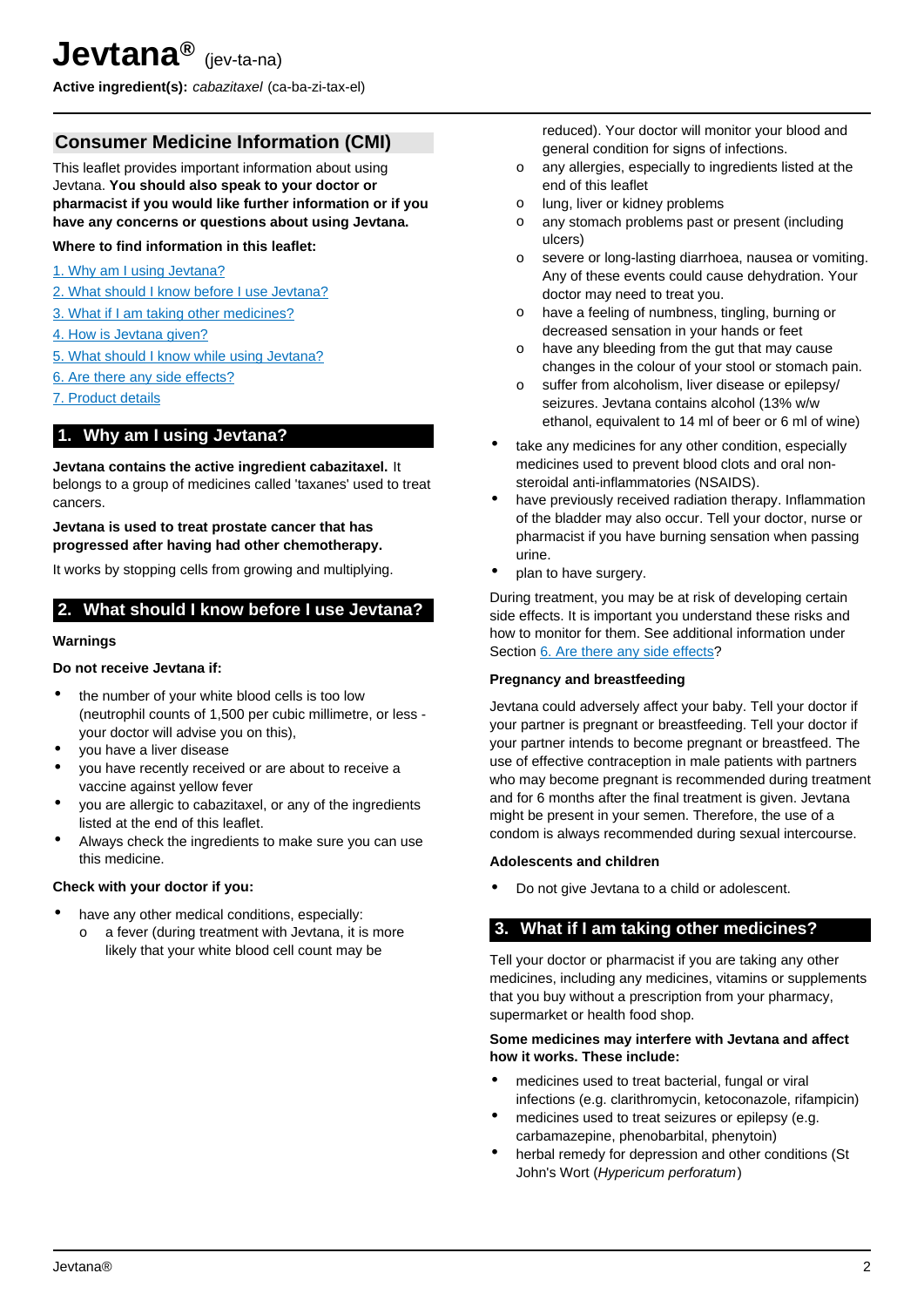**Check with your doctor or pharmacist if you are not sure about what medicines, vitamins or supplements you are taking and if these affect Jevtana.**

## <span id="page-2-0"></span>**4. How is Jevtana given?**

### **How much is given?**

- Jevtana will be given by infusion into one of your veins (intravenous use). The infusion will last approximately 1 hour during which you will be in the hospital.
- The dose will depend on your height and weight. Your doctor will calculate your body surface area in square meters (m**<sup>2</sup>** ) and will determine the dose you should receive.
- The standard dose of Jevtana is 20 mg per square meter. Your doctor may decide on an alternative dose depending on your condition.
- Follow any instructions provided by your doctor.

### **Duration of treatment**

- You should usually receive your infusion once every 3 weeks.
- Each 3 week period is called one cycle of chemotherapy. Your doctor will decide how many of these cycles you will need.

### **Additional medications**

As part of your treatment for prostate cancer, you will also take an oral corticosteroid medicine (prednisone or prednisolone) daily.

Half an hour before you receive Jevtana, you will be given the following medications to reduce your chance of developing an allergic reaction or nausea:

- antihistamine (diphenhydramine or equivalent)
- corticosteroid (dexamethasone or equivalent)
- H2 antagonist (ranitidine or equivalent)
- anti-nausea medication (if required)

### **If you are given too much Jevtana**

As Jevtana is given to you under the supervision of your doctor, it is very unlikely that you will receive too much. However, if you experience any unexpected or worrying side effects after being given Jevtana**, you should immediately:**

- phone the Poisons Information Centre (**by calling 13 11 26**), or
- contact your doctor, or
- go to the Emergency Department at your nearest hospital.

### **You should do this even if there are no signs of discomfort or poisoning.**

If you receive too much Jevtana, you may experience one or more of the following symptoms: fever, nausea, diarrhoea, vomiting, constipation, abdominal pain, including upper abdominal pain, indigestion, and reflux.

## <span id="page-2-1"></span>**5. What should I know while using Jevtana?**

### **Things you should do**

Use a condom during sex if your partner is or could become pregnant.

Jevtana could be present in your semen and may affect the foetus. You are advised not to father a child during and up to 6 months after treatment and to seek advice on conservation of sperm prior to treatment because Jevtana may alter male fertility.

- If you plan to have surgery that needs a general anaesthetic, tell your doctor or dentist that you are being given this medicine.
- Talk to your doctor before getting vaccinations while you are receiving Jevtana.
- Keep all of your doctor's appointments so that your progress can be checked. If you do not complete the full course prescribed by your doctor, Jevtana may not work as well as it's supposed to.

### **Call your doctor straight away if:**

• your partner becomes pregnant while you are being given this medicine

Remind any doctor, dentist or pharmacist you visit that you are using Jevtana.

### **Driving or using machines**

### **Be careful before you drive or use any machines or tools until you know how Jevtana affects you.**

Jevtana may cause side effects such as fatigue or dizziness that may affect your ability to drive and use machinery. Make sure you know how you react to Jevtana before you drive a car, operate machinery, or do anything else that could be dangerous if you feel dizzy or fatigued.

If you experience these symptoms, do not drive or use any tools or machines until they have fully resolved.

### **Looking after your medicine**

Jevtana is stored in the pharmacy or on the ward. Do not store at home.

## <span id="page-2-2"></span>**6. Are there any side effects?**

All medicines can have side effects. If you do experience any side effects, most of them are minor and temporary. However, some side effects may need medical attention.

See the information below and, if you need to, ask your doctor or pharmacist if you have any further questions about side effects.

### **Less serious side effects**

| Less serious side effects                                                                                                                                                                |  | What to do                                                                                                    |
|------------------------------------------------------------------------------------------------------------------------------------------------------------------------------------------|--|---------------------------------------------------------------------------------------------------------------|
| Gut-related<br>stomach pain or upsets including<br>nausea, vomiting and diarrhoea,<br>constipation<br>abdominal pain<br>uncomfortable feeling in the<br>stomach or belching after eating |  | Speak to your<br>doctor if you<br>have any of<br>these less<br>serious side<br>effects and<br>they worry you. |
| loss of appetite (anorexia)<br>gastro-oesophageal reflux or<br>hearthurn<br>haemorrhoids<br>rectal bleeding<br>pain in mouth or throat                                                   |  |                                                                                                               |

**Nervous system-related**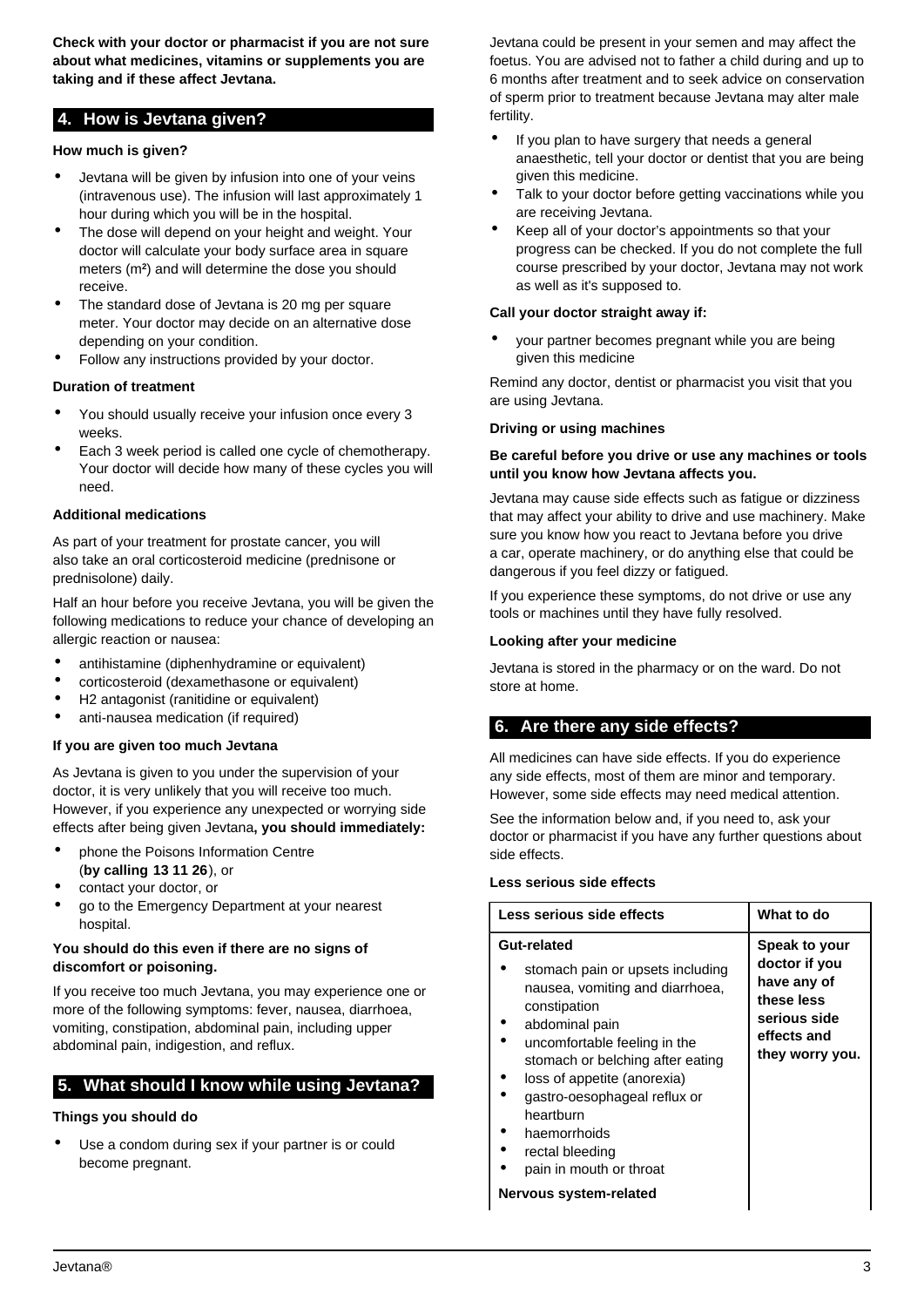| Less serious side effects                                                                                                                                                                                                                                                           | What to do |
|-------------------------------------------------------------------------------------------------------------------------------------------------------------------------------------------------------------------------------------------------------------------------------------|------------|
| ringing in the ear<br>trouble with balance<br>dizziness<br>headache<br>alteration in sense of taste<br>feeling of numbness, tingling,<br>burning or decreased sensations<br>in hands and feet                                                                                       |            |
| <b>Blood-related</b>                                                                                                                                                                                                                                                                |            |
| feeling tired, weak or lack of<br>energy<br>symptoms of anaemia like<br>tiredness, and inability to perform<br>daily tasks (due to a decrease in<br>the number of red blood cells)<br>blood in the urine<br>increased bleeding (due to<br>a decrease in the number of<br>platelets) |            |
| Muscle and bone-related                                                                                                                                                                                                                                                             |            |
| back pain<br>joint pain<br>muscle spasm                                                                                                                                                                                                                                             |            |

• muscle discomfort, aches or pain

•

| Less serious side effects (cont)                                                                                                                                                                                       | What to do                                                                                                    |
|------------------------------------------------------------------------------------------------------------------------------------------------------------------------------------------------------------------------|---------------------------------------------------------------------------------------------------------------|
| <b>Other reactions:</b><br>pain when passing urine<br>urinary incontinence<br>rapid or irregular heartbeat<br>redness of skin<br>skin feeling hot or flushed                                                           | Speak to your<br>doctor if you<br>have any of<br>these less<br>serious side<br>effects and<br>they worry you. |
| swelling of the feet or legs<br>chills<br>shortness of breath<br>cough<br>short term hair loss (in most cases<br>normal hair growth should return<br>after treatment has stopped)<br>sores in the mouth or on the lips |                                                                                                               |

#### **Serious side effects**

| Serious side effects                                                                                                                                                                                                                                              | What to do                                                                                                                                                                                       |
|-------------------------------------------------------------------------------------------------------------------------------------------------------------------------------------------------------------------------------------------------------------------|--------------------------------------------------------------------------------------------------------------------------------------------------------------------------------------------------|
| <b>Allergic reaction-related:</b><br>swelling of the face, lips, mouth or<br>throat, which may cause difficulty<br>in swallowing or breathing<br>hives<br>fainting<br>yellowing of the skin and eyes<br>(jaundice)<br>skin rash<br>itching<br>shortness of breath | Call your<br>doctor straight<br>away, or go<br>straight to the<br><b>Emergency</b><br>Department at<br><b>vour nearest</b><br>hospital if you<br>notice any of<br>these serious<br>side effects. |
| <b>Other reactions:</b>                                                                                                                                                                                                                                           |                                                                                                                                                                                                  |

| Serious side effects |                                       | What to do |
|----------------------|---------------------------------------|------------|
|                      | fever (high temperature). This is     |            |
|                      | very common (affects more than 1      |            |
|                      | in 10 patients)                       |            |
|                      | severe loss of body fluids            |            |
|                      | (dehydration). This is common         |            |
|                      | (affects less than 1 in 10 patients). |            |
|                      | This can occur if you have severe     |            |
|                      | diarrhoea (increase of more than      |            |
|                      | 4 or more stools more than usual      |            |
|                      | a day) or long-lasting diarrhoea, or  |            |
|                      | fever, or if you are vomiting         |            |
|                      | urinary tract infection               |            |
|                      | fever and infection (associated       |            |
|                      | with a reduction of white blood       |            |
|                      | cells)                                |            |
|                      | skin infections                       |            |
|                      | lung infection                        |            |

#### **Tell your doctor or pharmacist if you notice anything else that may be making you feel unwell.**

Other side effects not listed here may occur in some people.

#### **Reporting side effects**

After you have received medical advice for any side effects you experience, you can report side effects to the Therapeutic Goods Administration online at [www.tga.gov.au/](http://www.tga.gov.au/reporting-problems) [reporting-problems](http://www.tga.gov.au/reporting-problems). By reporting side effects, you can help provide more information on the safety of this medicine.

### **Always make sure you speak to your doctor or pharmacist before you decide to stop taking any of your medicines.**

## <span id="page-3-0"></span>**7. Product details**

This medicine is only available with a doctor's prescription.

**What Jevtana contains**

| <b>Active ingredient</b>   | Cabazitaxel                                                                                                     |
|----------------------------|-----------------------------------------------------------------------------------------------------------------|
| (main ingredient)          | One ml of concentrate contains<br>40 mg cabazitaxel. Each vial<br>of concentrate contains 60 mg<br>cabazitaxel. |
| <b>Other ingredients</b>   | polysorbate 80                                                                                                  |
| (inactive                  | citric acid                                                                                                     |
| ingredients)               | ethanol 96%                                                                                                     |
|                            | water for injections                                                                                            |
| <b>Potential allergens</b> | ethanol 13% w/w                                                                                                 |

Jevtana does not contain gluten, sucrose, lactose, tartrazine or any other azo dyes.

### **Do not take this medicine if you are allergic to any of these ingredients.**

#### **What Jevtana looks like**

One pack of Jevtana consists of:

• One vial of 60 mg/1.5 mL concentrate (which is a clear yellow to brownish-yellow oily solution)